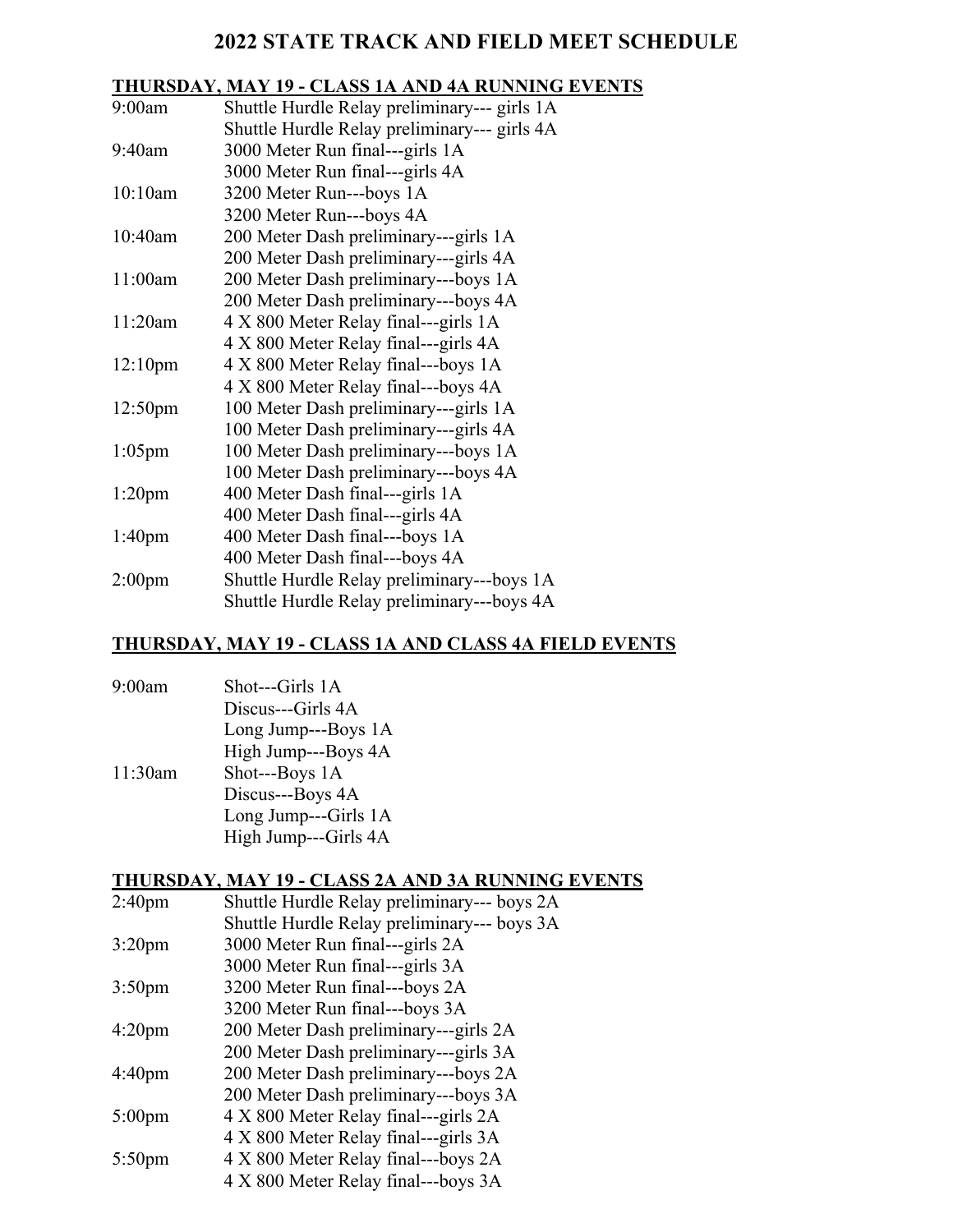| 100 Meter Dash preliminary---girls 3A<br>100 Meter Dash preliminary---boys 2A<br>$6:45$ pm<br>100 Meter Dash preliminary---boys 3A<br>400 Meter Dash final---girls 2A<br>$7:00$ pm<br>400 Meter Dash final---girls 3A<br>400 Meter Dash final---boys 2A<br>$7:20$ pm<br>400 Meter Dash final---boys 3A<br>7:40 <sub>pm</sub> | 6:30 <sub>pm</sub> | 100 Meter Dash preliminary---girls 2A       |
|------------------------------------------------------------------------------------------------------------------------------------------------------------------------------------------------------------------------------------------------------------------------------------------------------------------------------|--------------------|---------------------------------------------|
|                                                                                                                                                                                                                                                                                                                              |                    |                                             |
|                                                                                                                                                                                                                                                                                                                              |                    |                                             |
|                                                                                                                                                                                                                                                                                                                              |                    |                                             |
|                                                                                                                                                                                                                                                                                                                              |                    |                                             |
|                                                                                                                                                                                                                                                                                                                              |                    |                                             |
|                                                                                                                                                                                                                                                                                                                              |                    |                                             |
|                                                                                                                                                                                                                                                                                                                              |                    |                                             |
|                                                                                                                                                                                                                                                                                                                              |                    | Shuttle Hurdle Relay preliminary---girls 2A |
|                                                                                                                                                                                                                                                                                                                              |                    | Shuttle Hurdle Relay preliminary---girls 3A |

# **THURSDAY, MAY 19 - CLASS 2A AND CLASS 3A FIELD EVENTS**

| 2:00 <sub>pm</sub> | Shot---Girls 2A      |
|--------------------|----------------------|
|                    | Discus---Girls 3A    |
|                    | Long Jump---Boys 2A  |
|                    | High Jump---Boys 3A  |
| 4:30 <sub>pm</sub> | Shot---Boys 2A       |
|                    | Discus---Boys 3A     |
|                    | Long Jump---Girls 2A |
|                    | High Jump---Girls 3A |
|                    |                      |

### **FRIDAY, MAY 20 - CLASS 1A AND 4A RUNNING EVENTS**

| 9:00am              | Distance Medley Relay final---girls 1A     |
|---------------------|--------------------------------------------|
|                     | Distance Medley Relay final---girls 4A     |
| 9:40am              | 110 Meter Hurdles preliminary---boys 1A    |
|                     | 110 Meter Hurdles preliminary---boys 4A    |
| 10:00am             | 100 Meter Hurdles preliminary---girls 1A   |
|                     | 100 Meter Hurdles preliminary---girls 4A   |
| 10:20am             | 4 X 200 Meter Relay final---boys 1A        |
|                     | 4 X 200 Meter Relay final---boys 4A        |
| 10:50am             | 4 X 200 Meter Relay final---girls 1A       |
|                     | 4 X 200 Meter Relay final---girls 4A       |
| 11:20am             | 400 Meter Hurdles final---boys 1A          |
|                     | 400 Meter Hurdles final---boys 4A          |
| 11:40am             | 400 Meter Hurdles final---girls 1A         |
|                     | 400 Meter Hurdles final---girls 4A         |
| 12:00 <sub>pm</sub> | Distance Medley Relay final---boys 1A      |
|                     | Distance Medley Relay final---boys 4A      |
| 12:40 <sub>pm</sub> | 4 X 100 Meter Relay preliminary---girls 1A |
|                     | 4 X 100 Meter Relay preliminary---girls 4A |
| $1:00$ pm           | 4 X 100 Meter Relay preliminary---boys 1A  |
|                     | 4 X 100 Meter Relay preliminary---boys 4A  |
| 1:20 <sub>pm</sub>  | 4 X 400 Meter Relay preliminary---girls 1A |
|                     | 4 X 400 Meter Relay preliminary---girls 4A |
| 2:00 <sub>pm</sub>  | Wheelchair 800 Meter ---girls/boys         |
| 2:10 <sub>pm</sub>  | 4 X 400 Meter Relay preliminary---boys 1A  |
|                     | 4 X 400 Meter Relay preliminary---boys 4A  |

### **FRIDAY, MAY 20 - CLASS 1A AND CLASS 4A FIELD EVENTS**

| 9:00am | Shot---Girls 4A     |
|--------|---------------------|
|        | Discus---Girls 1A   |
|        | Long Jump---Boys 4A |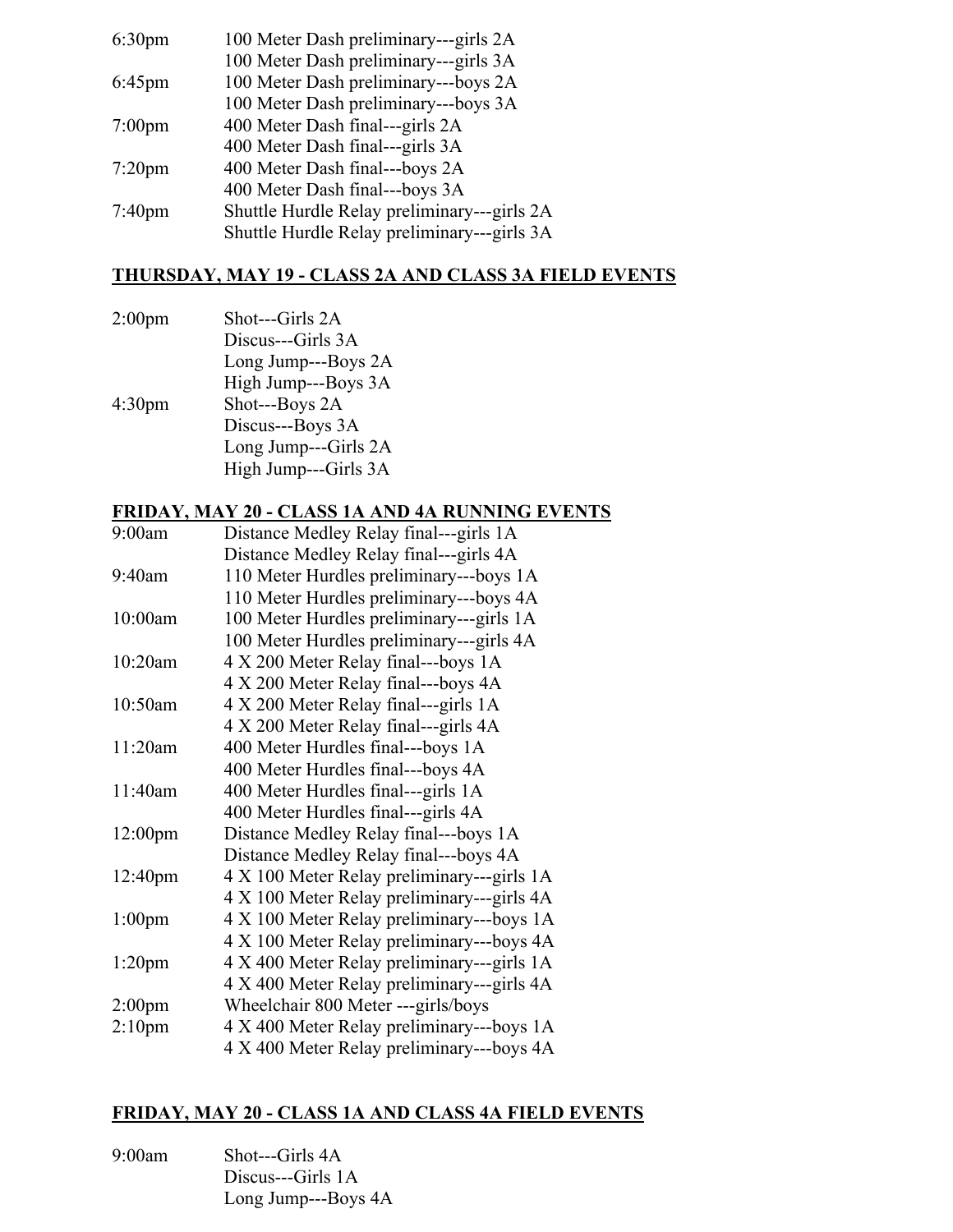High Jump---Boys 1A

11:30am Shot---Boys 4A Discus---Boys 1A Long Jump---Girls 4A High Jump---Girls 1A

#### **FRIDAY, MAY 20 - CLASS 2A AND 3A RUNNING EVENTS**

| 2:40 <sub>pm</sub> | Distance Medley Relay final---girls 2A     |
|--------------------|--------------------------------------------|
|                    | Distance Medley Relay final---girls 3A     |
| 3:20 <sub>pm</sub> | 110 Meter Hurdles preliminary---boys 2A    |
|                    | 110 Meter Hurdles preliminary---boys 3A    |
| 3:40 <sub>pm</sub> | 100 Meter Hurdles preliminary---girls 2A   |
|                    | 100 Meter Hurdles preliminary---girls 3A   |
| 4:00 <sub>pm</sub> | 4 X 200 Meter Relay final---boys 2A        |
|                    | 4 X 200 Meter Relay final---boys 3A        |
| 4:30pm             | 4 X 200 Meter Relay final---girls 2A       |
|                    | 4 X 200 Meter Relay final---girls 3A       |
| $5:00$ pm          | 400 Meter Hurdles final---boys 2A          |
|                    | 400 Meter Hurdles final---boys 3A          |
| $5:20$ pm          | 400 Meter Hurdles final---girls 2A         |
|                    | 400 Meter Hurdles final---girls 3A         |
| $5:40$ pm          | Distance Medley Relay final---boys 2A      |
|                    | Distance Medley Relay final---boys 3A      |
| $6:20$ pm          | 4 X 100 Meter Relay preliminary---girls 2A |
|                    | 4 X 100 Meter Relay preliminary---girls 3A |
| 6:40pm             | 4 X 100 Meter Relay preliminary---boys 2A  |
|                    | 4 X 100 Meter Relay preliminary---boys 3A  |
| $7:00$ pm          | 4 X 400 Meter Relay preliminary---girls 2A |
|                    | 4 X 400 Meter Relay preliminary---girls 3A |
| $7:40$ pm          | 4 X 400 Meter Relay preliminary---boys 2A  |
|                    | 4 X 400 Meter Relay preliminary---boys 3A  |

#### **FRIDAY, MAY 20 - CLASS 2A AND CLASS 3A FIELD EVENTS**

2:00pm Shot---Girls 3A Discus---Girls 2A Long Jump---Boys 3A High Jump---Boys 2A 4:30pm Shot---Boys 3A Discus---Boys 2A Long Jump---Girls 3A High Jump---Girls 2A

#### **SATURDAY, MAY 21 - ALL CLASSES RUNNING EVENTS (1A, 2A, 3A, 4A)**

- 9:00am Sprint Medley Relay final---girls
- 9:50am Sprint Medley Relay final---boys
- 10:30am 800 Meter Run final---girls
- 11:10am 800 Meter Run final---boys
- 11:50am Shuttle Hurdle Relay final---girls
- 12:15pm Shuttle Hurdle Relay final---boys
- 12:40pm Wheelchair 100 Meter Dash final---girls/boys
- 12:45pm 100 Meter Dash final---girls
- 12:55pm 100 Meter Dash final---boys